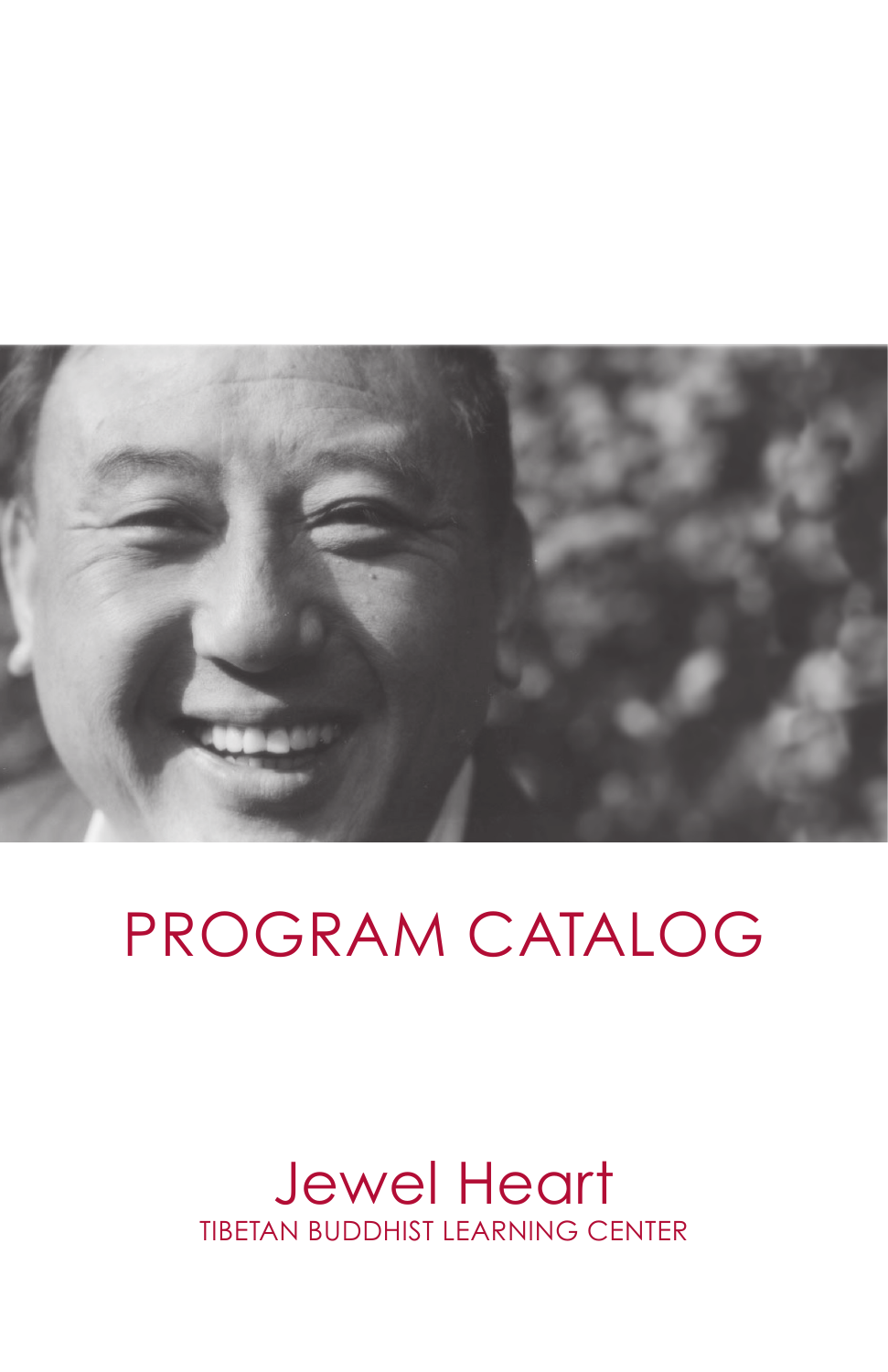# GELEK RIMPOCHE



B orn in 1939 in Lhasa, Tibet, Gelek Rimpoche played a crucial role in the survival and transmission of traditional Tibetan Buddhism. Recognizing the unique opportunity for the interface of spiritual and material concerns in today's world, Rimpoche opened a dialogue with science, psychology, medicine, metaphysics, politics, and the arts.

Mentored by some of Tibet's greatest Buddhist masters, Rimpoche was among the last generation of Tibetan Lamas fully trained in 'Old Tibet', pre-1959. An example of kindness, generosity, good humor, and inspirational insight, Rimpoche was particularly distinguished for his familiarity with contemporary culture, and his special effectiveness as a teacher of Western practitioners of Tibetan Buddhism.

Rimpoche established his first Western teaching center in the Netherlands in 1985. In 1988, Jewel Heart was founded as a non-profit organization in Ann Arbor, Michigan, with chapters and study groups throughout the US, in Malaysia/Singapore and the Netherlands. Affiliated with Nyare Khamtsen of Drepung Loseling Monastery, at one time among the world's largest monasteries, Jewel Heart carries on the living tradition of Tibetan Buddhism in the West, with a particular emphasis on the lineage of Je Tsongkhapa.

Gelek Rimpoche became a U.S. citizen in 1995 and lived in Michigan. He passed away on February 15, 2017.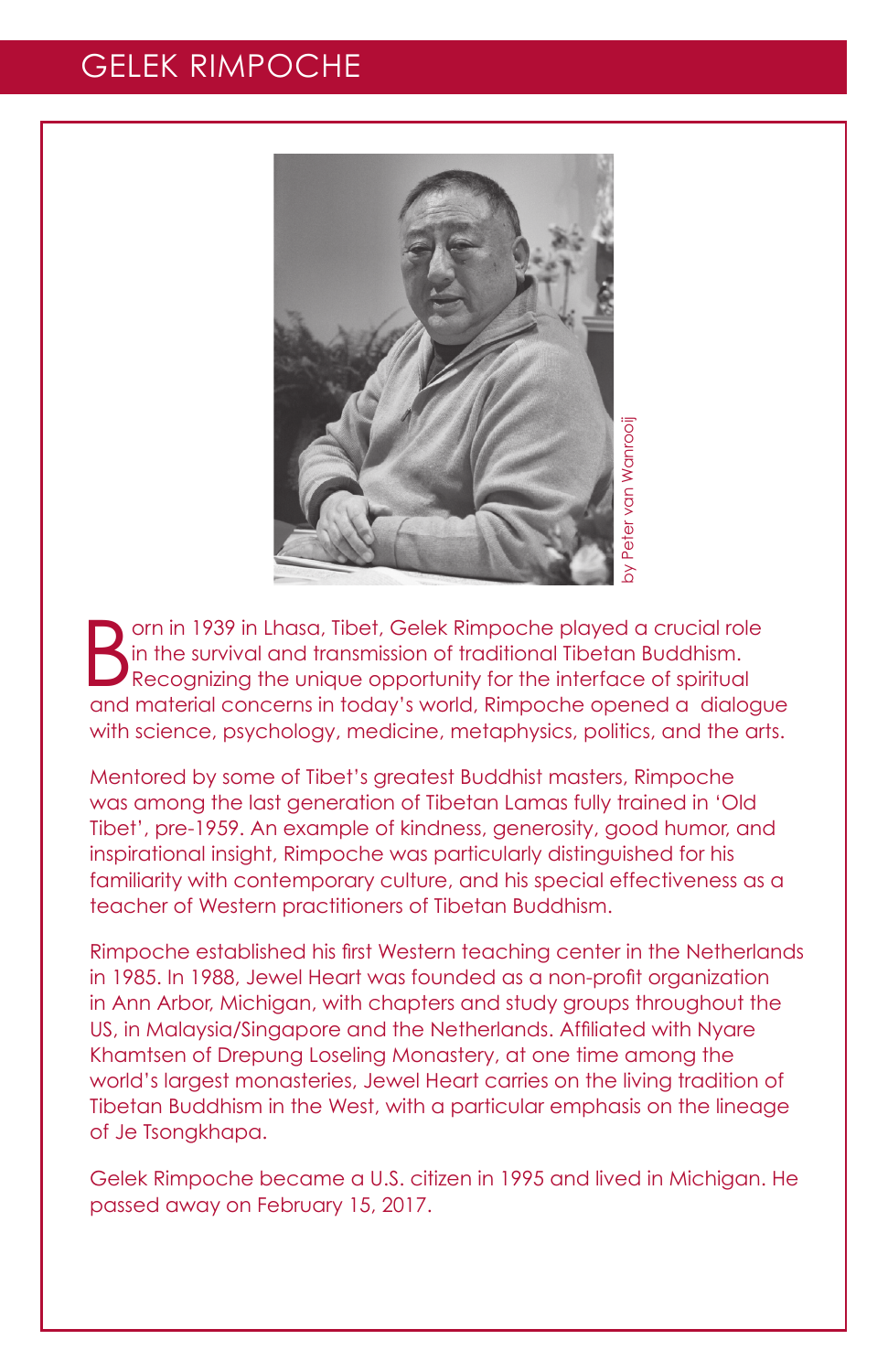With the wish to support Gelek Rimpoche's efforts to benefit all beings, the Jewel Heart Study Programs are based upon his teachings within the Tibetan Buddhist tradition of the great saint and scholar, Je Tsong Khapa. Under Rimpoche's direction, the courses in the Jewel Heart Study Program were designed to support genuine experiential development through study, discussion, and meditational practices.

Deepening one's relationship with Gelek Rimpoche's teachings, each level offers a variety of courses to provide opportunities for in-depth exploration and integration of Buddha's path to enlightenment. They also develop a grounded foundation for those interested in entering and sustaining the vajrayana path.

To build a reliable foundation and receive maximum benefit, students are recommended to follow the progression of courses within each level of offerings before proceeding to the next level. When the curriculum offered locally does not offer this progression, students may find it helpful to take a course out of order and then return to the progression when available.

Within **Introducing the Spiritual Path**, all courses can be taken in any order available.

Within **Building the Spiritual Path**, students begin with the Odyssey to Freedom, followed by The Three Principles of the Path, and then Lam Rim I. GOM may be selected at any point in this course of study.

Within **Deepening the Spiritual Path**, students continue with Lam Rim II and III. Participation in vajrayana courses requires completion of the Lam Rim related topics and highest yoga tantra initiation or as noted.

*Check chapter listings for ongoing course selections.*

**For more information about membership and programs:** Call 734-994-3387 or visit www.jewelheart.org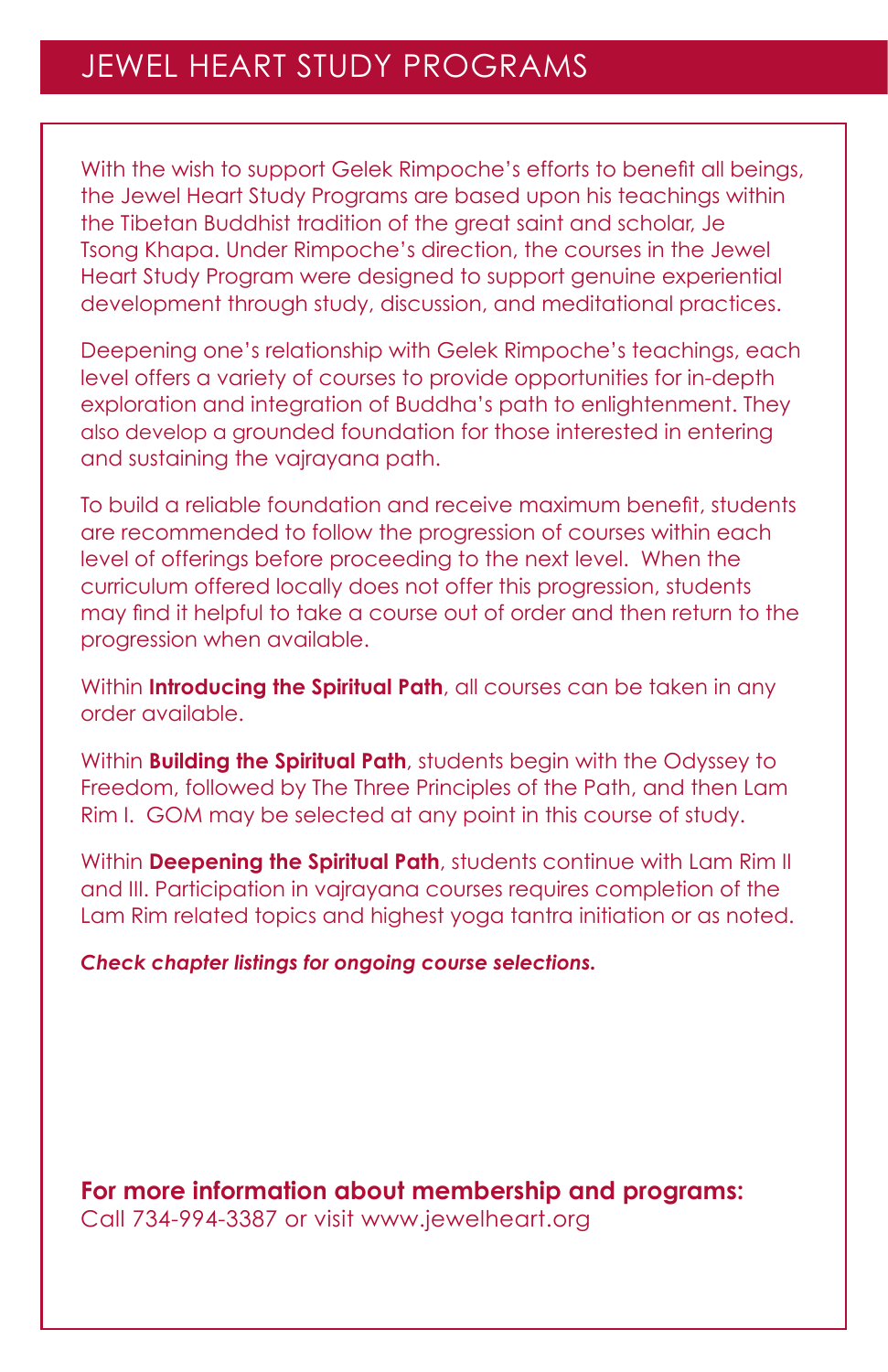#### **THE ART OF LIVING**

We long for an effective way to bring insight and heart to the ordinary circumstances and inevitable challenges of our daily lives. On the basis of Gelek Rimpoche's book, *Good Life, Good Death*, this course explores pragmatic methods to bring depth, meaning, and joy to our lives.

#### **GATEWAY TO THE SPIRITUAL PATH**

Building a solid spiritual foundation through preparatory topics and practices is the main focus of this course. *Gateway to the Spiritual Path* by Gelek Rimpoche provides the basis of study.

#### **FOUR NOBLE TRUTHS**

This introductory course intends to give an initial insight into the main message of the Buddha: that there is suffering and that it can be completely eliminated through one's own efforts.

#### **HOW THE MIND WORKS**

Buddha's teachings describe the way the mind works in terms of 51 different mental faculties. The first ten are associated with the basic functioning of the mind in all circumstances. The first five, the omnipresent mental faculties need to be present for any mental activity to take place at all, while the second five, the object-ascertaining mental faculties, govern the degree of functionality of the mind. The course also touches on the nature of the mind itself and its relationship to the mental faculties.

#### **MINDFULNESS I CREATING SPACE: CLARITY AND INSIGHT**

Meditation provides us with a clear and stable mind, necessary for a happy life and the foundation for deepening our spiritual journey. This course offers hands-on experience with the basic elements of meditation using breath, posture, and techniques for coping with distractions and laxity of the mind.

#### **MINDFULNESS II DEEPENING AWARENESS**

Becoming more aware of our thoughts, feelings, and sensations through meditation opens the door to understanding the nature of our mind and how it influences our experience. While this course is open to all, it is recommended to follow *Mindfulness I: Creating Space - Clarity and Insight.*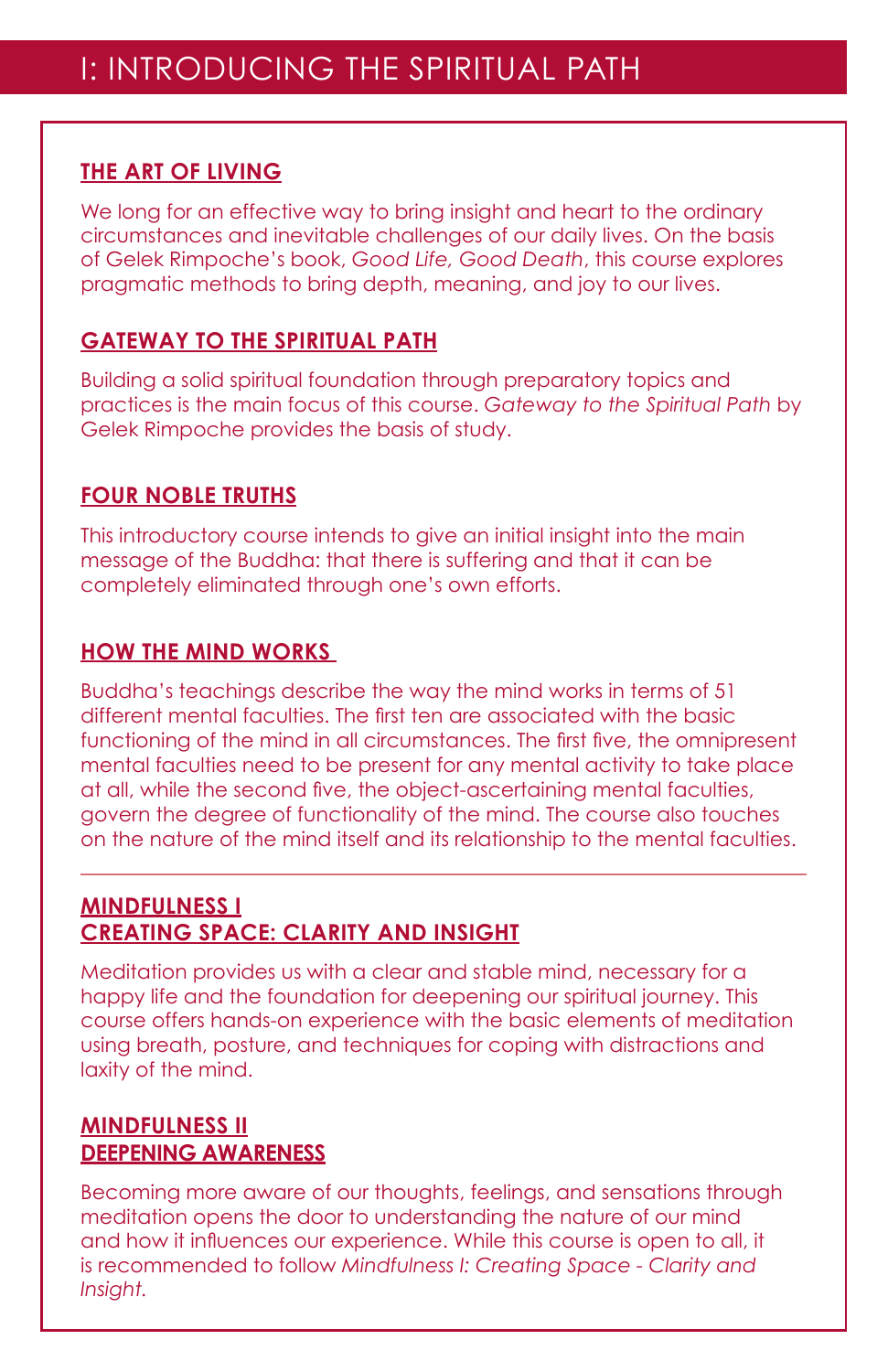#### **INTRODUCTION TO TIBETAN BUDDHIST MEDITATION**

Mindfulness is an important tool because it helps us develop focus, stability, stillness and insight. Tibetan Buddhist meditation further extends familiar mindfulness tools into the realm of "what to do next" with the addition of analytical and visualization methods designed to help us experience and develop compassion and wisdom.

# **THE HEALING PRACTICE OF WHITE TARA**

Tara is the mother goddess of Tibetan Buddhism, known for her quick and compassionate activity. She is particularly associated with healing and long life. This course uses visualization techniques relying on the feminine energy of White Tara to overcome physical, mental, and emotional suffering.

# **GREEN TARA**

Green Tara, the female embodiment of enlightened compassionate activity, is a powerful force known by many names throughout diverse spiritual traditions. Green Tara's quick and fearless ability to help those who call upon her is perfectly relevant to our needs today. Relying on Green Tara's energy through visualization meditation techniques and mantra recitation, we can learn to overcome outer and inner fears.

# **THE PRACTICE OF THE EIGHT MEDICINE BUDDHAS**

The practice of the Eight Medicine Buddhas is a powerful method for healing oneself and others. It also protects from dangers and obstacles, while helping to eradicate the inner sicknesses of obsession, hatred and ignorance. This brief course focuses on the recitation and meditations on the Practice of the 8 Medicine Buddhas, following Gelek Rimpoche's transcript.

# **GANDEN LHA GYEMA COURSE /WORKSHOP**

One of the most popular practices in the Je Tsongkhapa tradition, the Ganden Lha Gyema deepens our connection with the enlightened through meditational exercises and enriches our inner development. Grounded in appreciation for our spiritual teacher, the Ganden Lha Gyema practice uplifts us through familiarity with generosity, respect, purification, rejoicing, and many other beneficial activities. This course or workshop offers instruction on specific visualization practices interwoven with the Migtsema mantra.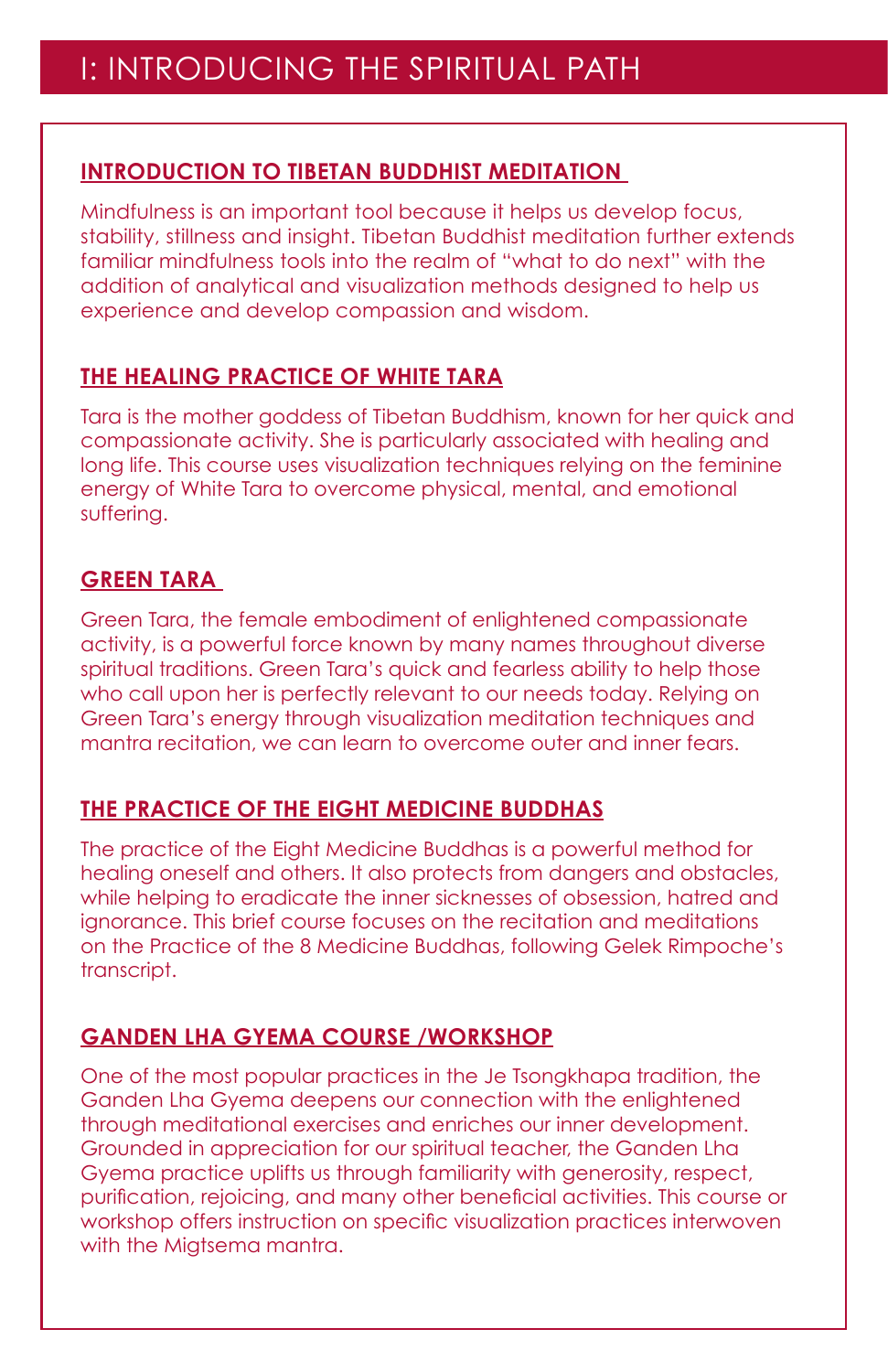# **ODYSSEY TO FREEDOM**

Gelek Rimpoche created Odyssey to Freedom as a concise and complete Lam Rim outline. It encompasses the stages of the spiritual path from your current situation in life to full enlightenment. Each topic is introduced with a short videotape teaching by Gelek Rimpoche with 43 classes divided over approximately 18 months.

# **THE THREE PRINCIPLES OF THE PATH**

The Three Principles of the Path is a condensed summation of the path to enlightenment including the determination to be free, unlimited compassion, and wisdom. Offered in three segments over 6 months, Gelek Rimpoche's transcript, *The Three Principles of the Path*, serves as course material.

# **FOUNDATION OF ALL PERFECTIONS**

This course, based on Gelek Rimpoche's commentary on the famous text by Je Tsongkhapa, presents a summarized outline of the graduated path to enlightenment. Suitable for beginners and seasoned practitioners alike.

# **KARMA: ACTIONS AND THEIR CONSEQUENCES**

Through recognition of how karma works within an individual's habitual patterns and narrow sense of self, we can take the reins of selfdetermination and transform both current and future life experience.

# **THIRTY-SEVEN WINGS OF ENLIGHTENMENT**

On our spiritual journey to end suffering for all beings, 37 qualities ground our spiritual development, lay a foundation for deeper understanding and, ultimately, for our enlightenment. In Gelek Rimpoche's commentary on the 37 Wings of Enlightenment, he tells us, "If you are able to practice these points, to really spend time and meditate on them, they will become your qualities!"

# **SEM: NATURE OF MIND**

Compiled from teachings on the Nature of the Mind, this course addresses the relationship between energy and mind, the mind's capacity for liberation and wisdom and continuity of consciousness as well as highlighting the mind as object of concentrated meditation. Gelek Rimpoche's *SEM* and *GOM* are used as class materials.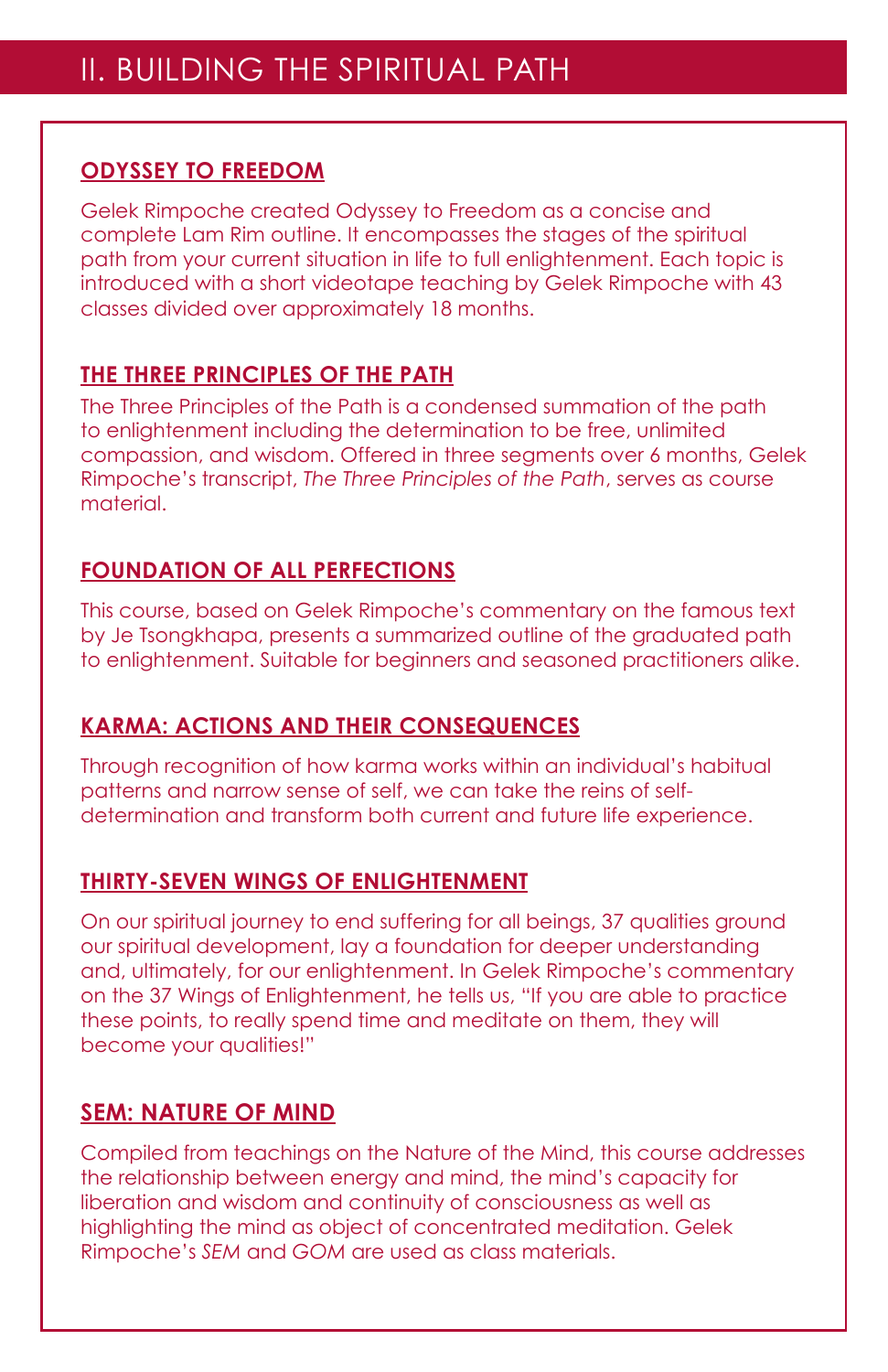# **GOM**

Concentrated meditation is a powerful tool essential to understand and engage wisdom. This program consists of four instruction sessions followed by nine practice weekend intensives over approximately two years. Course material: *GOM* transcript.

#### **LINES OF EXPERIENCE**

Based on inspirational verses spontaneously composed by the great 14th century Tibetan Buddhist scholar Je Tsongkhapa, this commentary on the stages of the path to enlightenment presents Tsongkhapa's personal experience and understanding, and offers us the opportunity to similarly transform how we experience and understand the world.

#### **NYUR LAM, THE QUICK PATH**

The Quick Path, composed by the 3rd Panchen Lama, succinctly lays the ground for genuine spiritual development with analytical and visualization meditations that help us to systematically move closer to full enlightenment.

#### **DELAM, THE SMOOTH PATH**

Delam, or the Smooth Path, is a multi-dimensional map that helps us remove limitations rooted in fear and confusion, and open our hearts/ minds to reach our fullest potential. This course presents aspects of life for meditation that can deepen our relationship with the guru, ourselves and ultimately bring about our future enlightenment.

# **LAM RIM I: THE INITIAL SCOPE**

The initial scope of the Lam Rim illuminates the life we have and offers clear steps to take best advantage of it. Topics include teacher/student relationship, precious life, impermanence, rebirth, refuge, and karma.

#### **GATEWAY TO LAMA CHOPA**

The Lama Chopa is a complete guru yoga practice, integrating aspects of sutra and tantra into a common framework. This Gateway class emphasizes the non-tantric aspects of the Lama Chopa.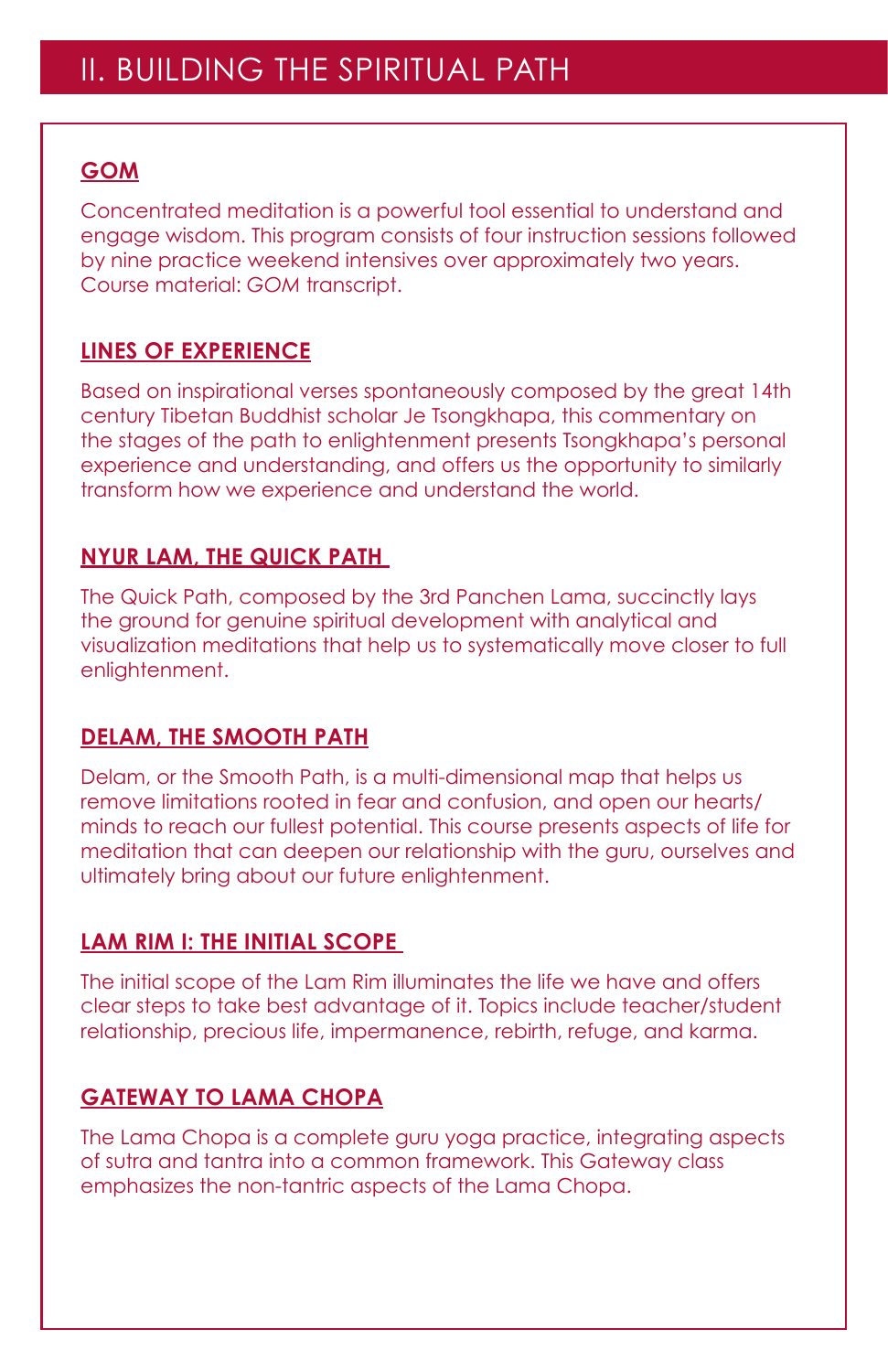# **LAM RIM II: MEDIUM SCOPE**

This segment explores the medium scope of spiritual development liberating the individual from suffering once and for all.

# **LAM RIM III: GREAT SCOPE**

Presents the great scope of spiritual development – total enlightenment for the sake of all through reliable methods.

# **LOJONG - MIND TRAINING IN SEVEN POINTS**

Based on Kadampa Geshe Chekawa's classical root text, Gelek Rimpoche's teachings tackle one of life's most harmful habits: the continuous creation of our selfish ego. This course focuses on the "nine bullets to target the ego" to clear the way for our innate goodness to shine and learn the practice of tonglen.

# **LOJONG - MIND TRAINING IN EIGHT VERSES**

Based on Kadampa Geshe Langri Tangpa's famous eight verses Gelek Rimpoche's transcript is the source for this course that introduces precise methods to overcome negative ego patterns and gain happiness, such as the meditation on exchanging self with others and the practice of giving and taking.

# **WHEEL OF SHARP WEAPONS**

Based on Dharmarakshita's classic Lojong or mind training text, we learn how suffering is created through negative actions rooted in self-cherishing and self-grasping. With that understanding we explore how the antidotes of bodhicitta and the wisdom realizing emptiness can instead bring about permanent freedom from suffering.

# **BODHISATTVA'S WAY OF LIFE**

Follow up or alternative to Lam Rim III, details the writings of Indian saint and scholar Shantideva on how to engage in bodhisattva behavior.

#### **THE SIX PERFECTIONS**

Buddha teaches it is important to clear our inner obstacles and to deepen our capacity to be loving, compassionate and wise. The Six Perfections highlight that process through recognition of how we conduct ourselves in every day life in contrast to the six bodhisattva activities of generosity,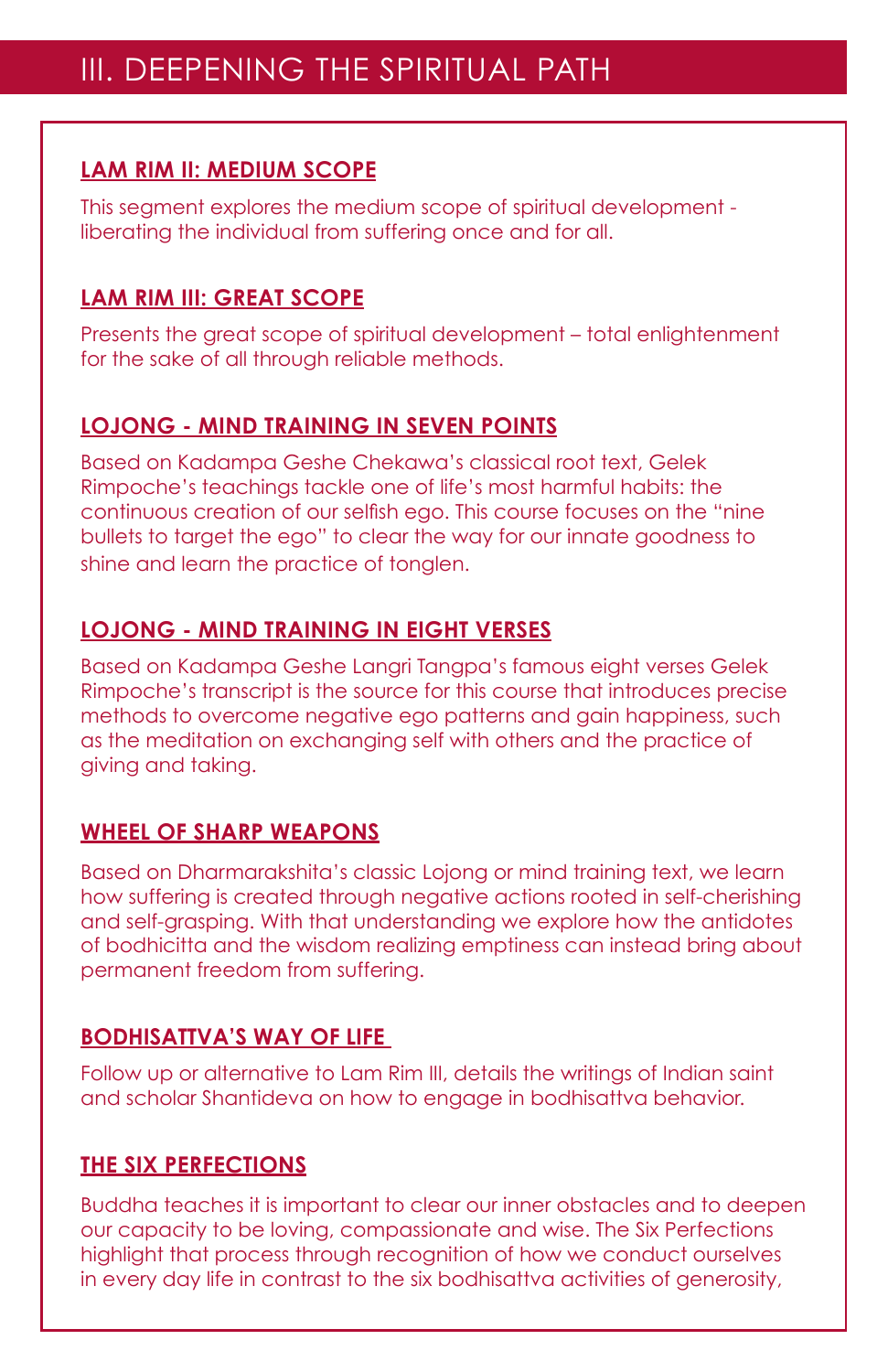ethics, patience, enthusiasm, concentration and wisdom. The tenacity of inner obstacles and the liberating potential for personal growth becomes clear, and affords us an opportunity to gradually move from limitation to perfection.

#### **PERFECTION OF WISDOM**

Explores the Five Paths to enlightenment based on teachings of the profound meaning of the perfection of wisdom mantra, the essence of the Heart Sutra.

#### **WISDOM**

Based on Gelek Rimpoche's commentary on the wisdom chapter of Je Tsongkhapa's *Lam Rim Chenmo* and Shantideva's *Bodhisattvacharyavatara* with discussion and meditation on emptiness, the final mode of being of all phenomena.

#### **THE FOUR MINDFULNESSES**

Mindfulness is the basis to turn our spiritual aspirations into practice. Here the four mindfulnesses of Guru, Bodhimind, Divine Body and Emptiness cover the entire spectrum of the Buddhist path of sutra and tantra.

# **VAJRAYANA STAGES AND PATH**

Vajrayana, the tantric/esoteric aspect of Buddha's teachings, is rooted in experiential understanding of the intention of the sutras – development of compassion and wisdom. A course for those with highest yoga tantra initiation only, it follows Rimpoche's transcript, Introduction to Vajrayana, exploring the structure of Vajrayana and highlighting stages and practices from taking initiation up to the ultimate union of the Vajradhara state.

# **SIX SESSION GURU YOGA**

Based on Gelek Rimpoche's *Six Session Guru Yoga* transcript illuminating the long and short Six Session Guru Yoga, we will explore this foundational meditation practice to deepen the understanding of guru yoga and keep vajrayana commitments.

# **YAMANTAKA**

Following Kyabje Ling Rinpoche's outlines and closely based on Gelek Rimpoche's *Yamantaka* transcript, facilitators guide meditations and facilitate discussion on all aspects of the long sadhana of the Solitary Hero Vajrabhairava.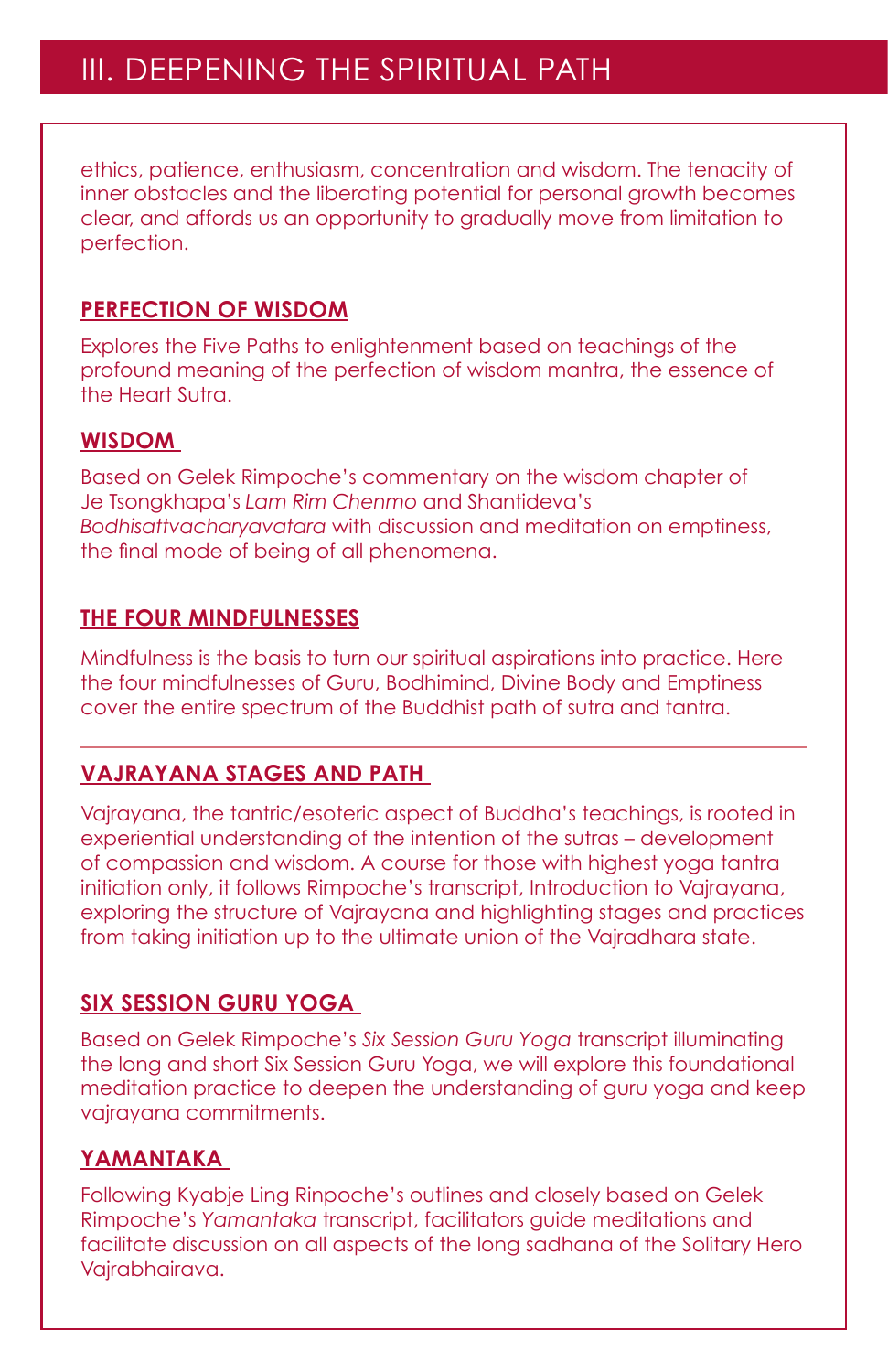# **VAJRAYOGINI**

Following Gelek Rimpoche's *Vajrayogini* transcript, facilitators guide meditations and facilitate discussion on all aspects of the Vajrayogini long sadhana.

# **CITTAMANI TARA**

Following Gelek Rimpoche's *Cittamani Tara* transcript, facilitators guide meditations and facilitate discussion on the Cittamani Tara sadhana.

# **GANDEN LHAGYEMA KAGYAMA**

Deepening the Ganden Lhagyema of Introducing the Spiritual Path, the format of guided meditations follows the root text and Gelek Rimpoche's commentary.

# **LAMA CHOPA**

.

As in the Lama Chopa from the Building the Spiritual Path, the format of guided meditations follows the root text. Based on Gelek Rimpoche's commentary *Integrating the Primordial Mind,* facilitators guide through discussion and meditation on the practice.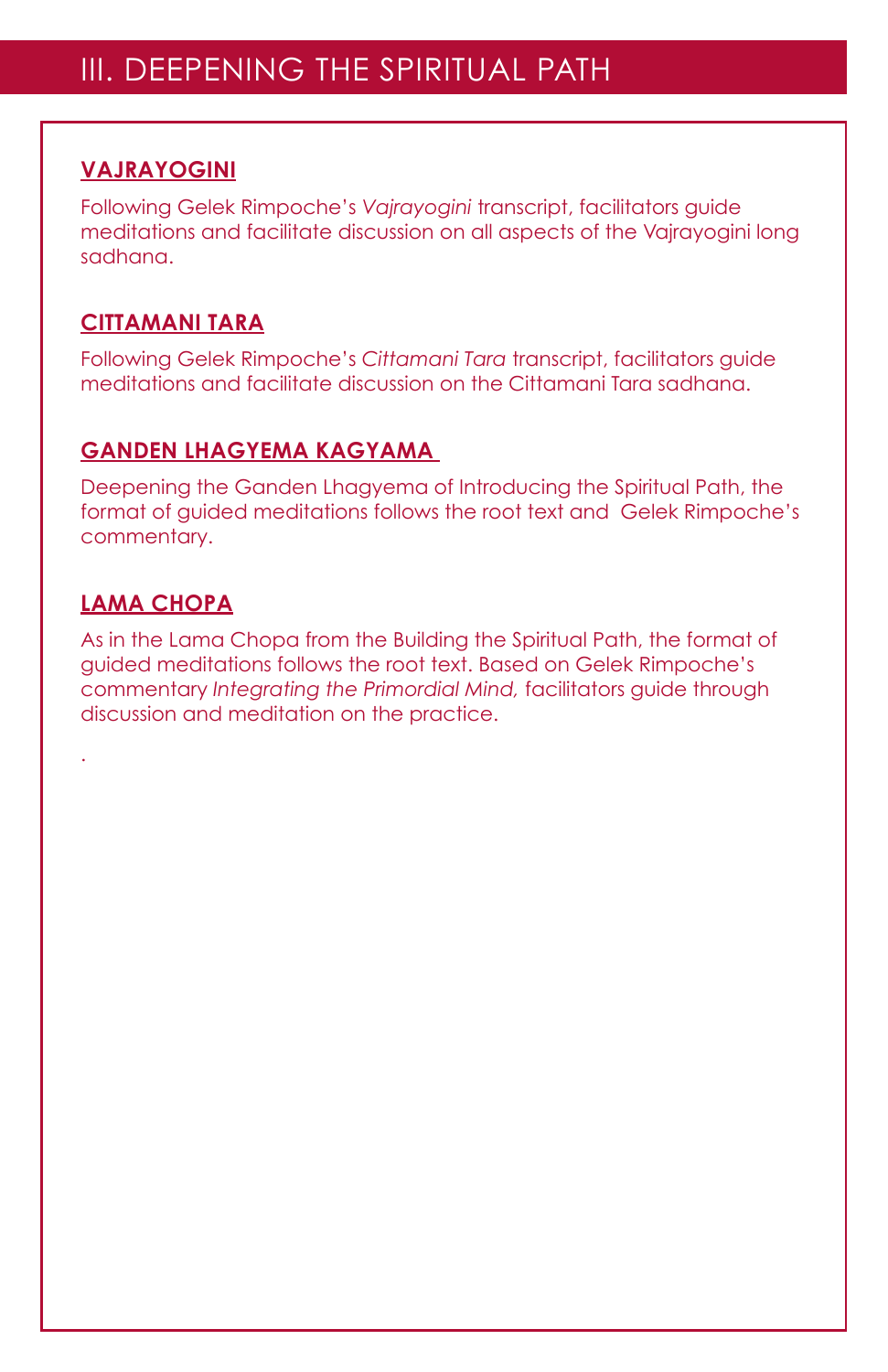**Jewel Heart workshops** are conducted periodically throughout the chapters to supplement the materials offered in the study program courses and provide practical support for specific purposes.

# **ALTAR ARRANGEMENT AND OFFERING**

Interested in arranging the water offerings on your beautiful altar? Come to this special workshop to learn how to set up the water offerings, with the most beneficial mind of generosity.

# **JEWEL HEART PRAYERS**

The Jewel Heart Prayers are often chanted at the beginning of teachings and retreats in any Jewel Heart venue. Compiled by Gelek Rimpoche, the Jewel Heart prayers can be used as a framework for daily meditation practice. This workshop follows Gelek Rimpoche's teachings on the Jewel Heart prayers as published in "Odyssey to Freedom", "Gateway to the Spiritual Path", "Good Life Good Death", and other transcripts.

# **DEATH AND DYING**

Shakyamuni Buddha said that just as an elephant's footprints make the deepest impressions of any animal, thinking about death makes the deepest impact on our minds. Understanding death can not only reduce our fear and support a good death but also lay the ground to transform the dying process into a process of enlightenment.

# **KARMA WORKSHOP**

Karma seems to be straightforward on the one hand and overwhelmingly complex on the other. How does the collective aspect of karma play out when taking responsibility for yourself and others? How does karma work with dedication or receiving blessings from the guru? Is it possible to ever fully clear our negativity and build our positivity, given the complexities of motivation, action and completion? Bring your own questions/insights and help us move from what can seem to be philosophical projections to actual feet-on-the-ground realities of everyday life.

# **REFUGE WORKSHOP**

Refuge in the Three Jewels, Buddha, Dharma and Sangha, is the basis of Buddhist practice at every level, including tantra. This workshop will focus on the qualities of the Three Jewels and the purpose and benefit of taking refuge.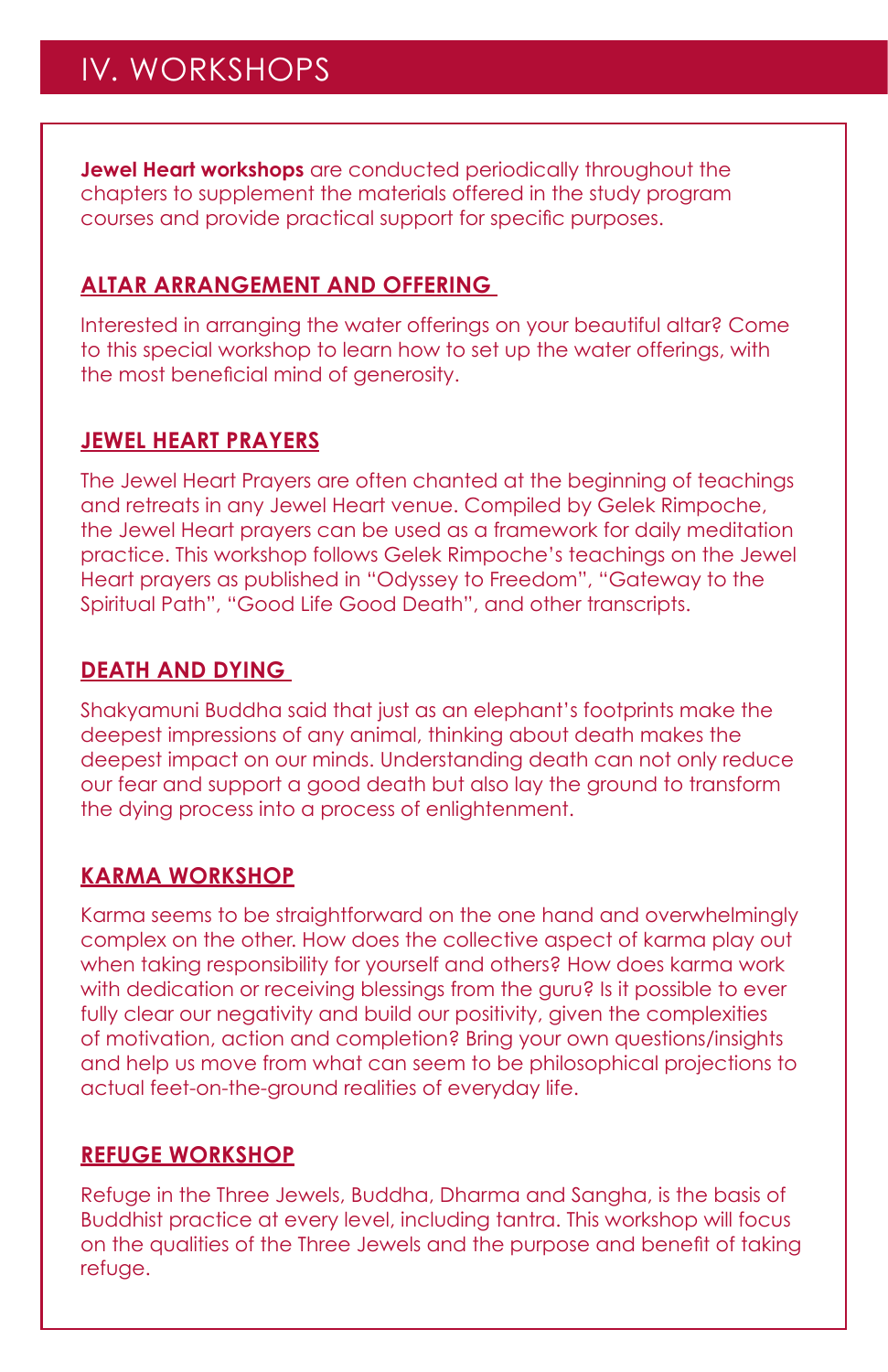# **MANDALA OFFERING WORKSHOP**

Following the traditions used by practitioners to create sand mandalas as well as drawn or painted mandalas, students will learn basic principles of mandala construction using colored pencils and a compass on paper.

# **LAMA CHOPA RITUAL AND PRACTICE**

Offered to gain familiarity with ritual preparation and practices within Lama Chopa.

# **TORMA WORKSHOP**

Tormas are ritual cakes, often ornately decorated, that are used in many ways in Tibetan Buddhism. Following Gelek Rimpoche's instructions, in this workshop we will practice making the basic torma shape with a few simple ornaments. This workshop is open to all.

# **VAJRAYOGINI SELF-INITIATION RITUAL AND PRACTICE WORKSHOP**

Offered to gain familiarity with ritual preparation and actual practices within Vajrayogini self-initiation, this two part workshop is offered for practitioners who have fulfilled the Vajrayogini mantra retreat and fire puja.

# **YAMANTAKA SELF-INITIATION WORKSHOP**

This workshop is offered for practitioners who have fulfilled the Yamantaka retreat and fire puja to gain familiarity with ritual preparation and actual practices within Yamantaka self-initiation,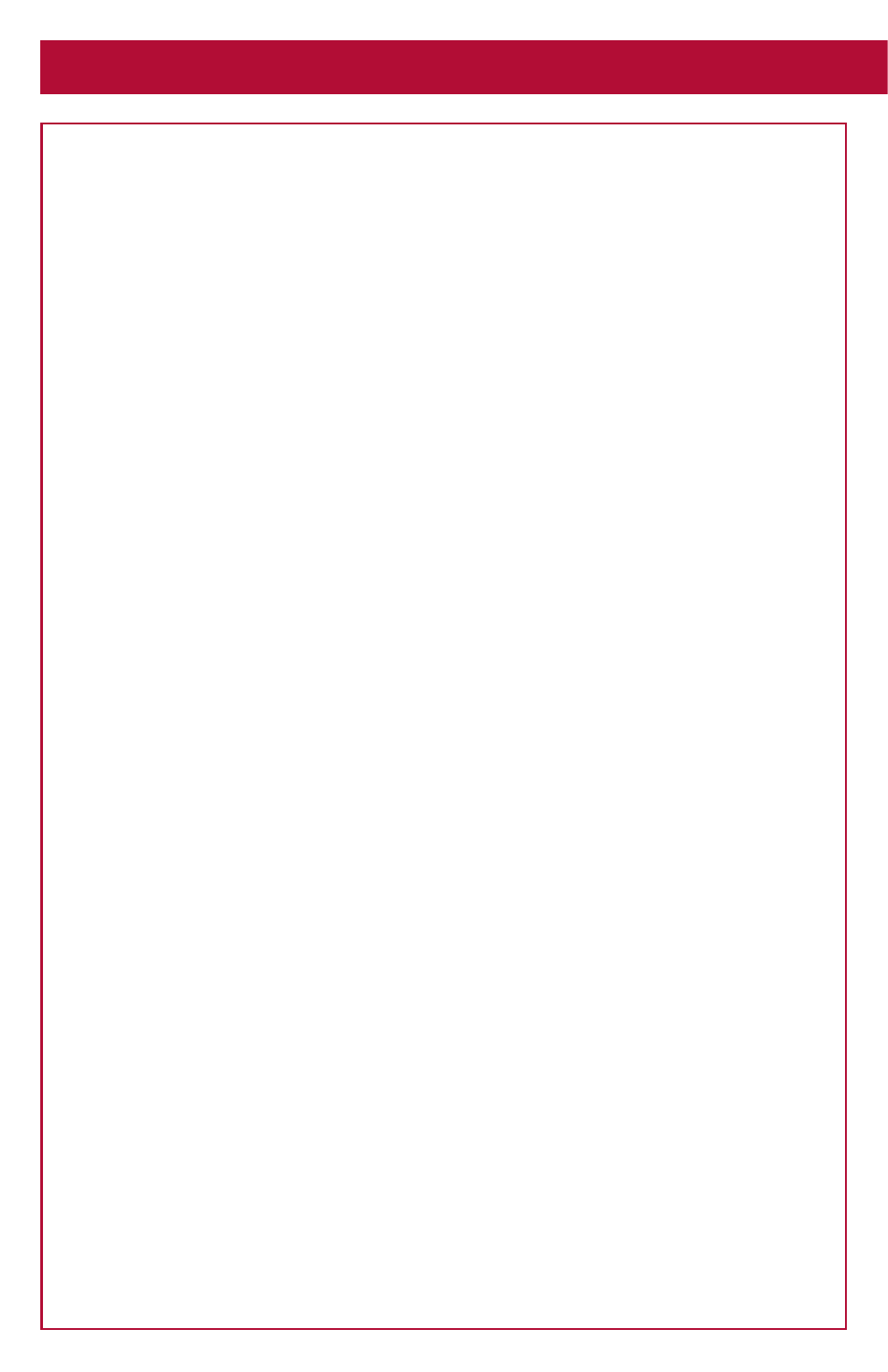#### **TRANSCRIPTS BY GELEK RIMPOCHE**

#### *A Little Buddhist Wisdom.* 2012.

Introduces the fundamental principles of Buddhism and gives practical meditation guidance. Also includes a description of the historical development on Buddhism.

#### *Delam.* 2012.

Composed by the Third Panchen Lama with special emphasis on meditation practices, this is one of the eight classical commentaries on the stages of the path to Enlightenment.

#### *Foundation of All Perfections.* 2013.

An engaging contemporary presentation of the stages of the spiritual path, from the role of the guru to a practical introduction to Vajrayana.

*The Four Mindfulnesses.* 2008. A comprehensive look at the spiritual path.

*The Four Noble Truths.* 2008. An explanation of Buddha's core teaching

*Ganden Lha Gyema; The Hundreds of Deities of the Land of Joy.* 1991; revised 2002.

A guru yoga practice for the general public.

#### *Gateway to the Spiritual Path.* 2007.

Aimed at building a solid spiritual foundation through engaging in issues relevant for our lives, now and in the long term.

*GOM – A Course in Meditation.* 2005. An in-depth guide to concentrated meditation.

#### *Green Tara.* 2018.

Green Tara, a buddha whose iconic manifestation is a radiant young woman, is quick to help all those who call on her to overcome outer and inner challenges, often called the eight fears of spiritual practitioners.

#### *How the Mind Works.* 2014.

Based on a root text and auto-commentary by Kachen Yeshe Gyeltsen, showing how to use mind and its functions to become more realistic, capable, and resilient in all situations.

#### *Introduction to Vajrayana.* 2013.

A brief, yet comprehensive overview of the basic framework of tantra, highlighting the stages and practices contained within various aspects of the vajrayana path, from taking initiation up to the ultimate union of the Vajradhara state.

*Karma: Actions and their Consequences.* 1991; revised 2004, half-size format. An introduction to the concept of karma and how to deal with it in daily life.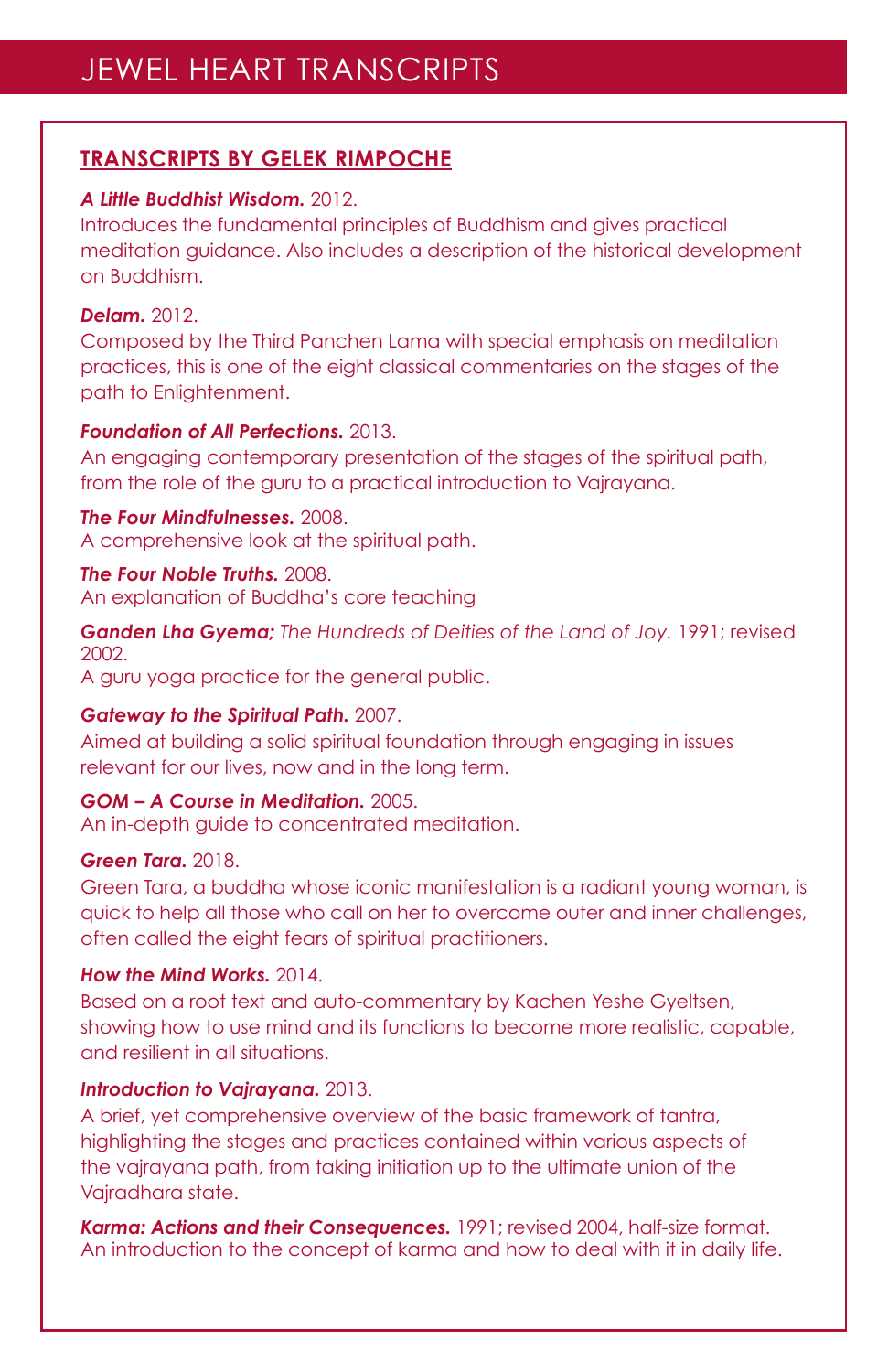# JEWEL HEART TRANSCRIPTS

*Lam Rim Teachings.* 1987-1991 - 4 volumes. 1993; revised 2005. Comprehensive teachings on the graduated path to enlightenment in the tradition of Je Tsongkhapa.

*Lojong, Training of the Mind in Eight Verses.* 2000. Commentary on mind training based on the root text by Langri Tangpa.

*Lojong, Training of the Mind in Seven Points.* 2000. Commentary on the mind training based on the root text by Geshe Chekawa.

*Love and Compassion.* 1992; revised 1997. The altruistic mind and the six perfections.

**Odyssey to Freedom in sixty-four steps.** 1998; 2nd edition 2001. The graduated path to enlightenment in easy-to-practice form.

#### *Quick Path (Nyur Lam).* 2016.

The Third Panchen Lama's Quick Path presents the basic stages of the path to enlightenment in clear and concise terms, combining guided meditations and visualizations.

#### *The Perfection of Wisdom Mantra.* 1998. The perfection of wisdom mantra and the five paths of the Mahayana.

**The Practice of the Triumphant Ma.** 1996: revised 2002; half-size format 2004. Healing practices based on the deity Tara, a manifestation of the active aspect of compassion of all enlightened beings.

*Self and Selflessness.* 1993; third edition 1998. The nature of the self in Buddhist philosophy.

#### *SEM – The Nature of Mind.* 2005.

Exploration of the nature and function of mind.

#### *Shantideva's Guide to the Bodhisattva's Way of Life,*

Chapters/Volumes 1, 2, 3, 4, 5, 6, 7, 8. 2000 - 2007. Detailed verse by verse commentary on Shantideva's famous work.

#### *Six Perfections.* 2013 .

The qualities of generosity, morality, patience, enthusiasm, concentration and wisdom perfected by bodhisattvas on the way to ultimate enlightenment.

*The Three Principles in a short commentary.* 1995. Weekend seminar on the Three Principles of the Path.

*The Three Principles of the Path by Je Tsongkhapa,* 1994; revised 2003, 2004. Detailed commentary on the Three Principles of the Path: determination to be free; altruism, and perfect view.

#### *Thirty-Seven Practices of a Bodhisattva.* 2014.

This classic Tibetan text in verse by the 14th century spiritual teacher Togme Zangpo leads through the main elements of the entire Buddhist Path, with emphasis on the training required to attain enlightenment for the benefit of all beings.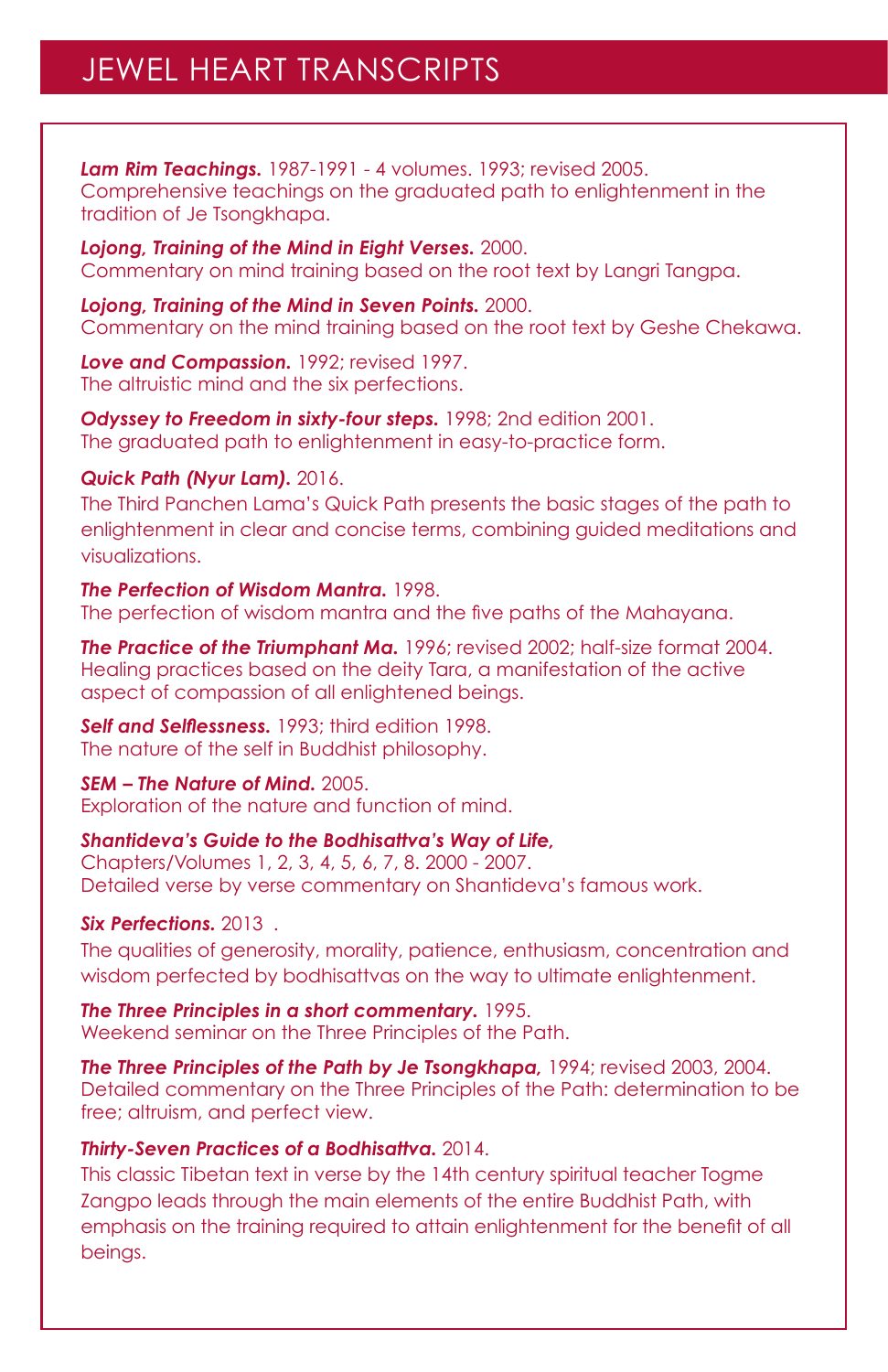#### *Thirty-Seven Wings of Change.* 2012.

Also known as the 37 Wings of Enlightenment, explains essential points of spiritual development on the way to enlightenment.

*Transforming Negativity into Positive Living.* 1994; half-size format 2004. Practical advice on how to deal with negative emotions in daily life.

#### *Wheel of Sharp Weapons.* 2010.

This ancient Indian Buddhist practice of lojong or Mind Training, includes powerful methods to cut through self-cherishing and self-grasping and thus removes the obstacles to attaining full enlightenment.

#### **HIGHEST YOGA TANTRA TRANSCRIPTS\* BY GELEK RIMPOCHE**

*Ganden Lha Gyema Kagyama*. 1991; revised 1999. A commentary on guru yoga in the tradition of Je Tsongkhapa.

*Six Session Guru Yoga.* 1992; 3rd and extended edition 2003. The guru yoga as a requirement for the practice of Highest Yoga Tantra.

*Healing and Self-healing through Tara.* 1996; revised and extended edition 1999. Healing practices based on the deity Tara, a manifestation of the active aspect of the compassion of all enlightened beings.

*Three Main Short Vajrayana Practices.* 1997; 2nd and extended edition 1999. Commentaries on: Six Session Guru Yoga, Short sadhana of Solitary Hero Yamantaka, Short sadhana of Vajrayogini.

**Guru Devotion: How to Integrate the Primordial Mind.** 1997; 2nd revised and extended edition 2003.

Commentary on the Lama Chöpa – Offering to the Spiritual Master.

*Solitary Yamantaka Teachings on the Generation Stage.* 1997; 2nd edition 1998.

Comprehensive commentary on the generation stage of the Solitary Hero Vajrabhairava, including reviews and discussions.

*Vajrayogini Teachings.* 2000; 3rd revised and extended edition 2003/2005. Comprehensive commentary on the generation stage of Vajrayogini.

#### *Cittamani Tara teachings.* 1998 – 2007.

Comprehensive commentary on the generation – and completion stages

*\* Must have Highest Yoga Tantra initiation to read. If you want to read the restricted transcripts and be able to understand them properly, it is important that you receive a Highest Yoga Tantra initiation from a qualified teacher.*

#### **BOOKS BY GELEK RIMPOCHE**

*Good Life, Good Death.* 2001, Riverhead.

*The Tara Box: Rituals for Protection and Healing from the Female Buddha.* 2004, The New World Library.

> To purchase transcripts, call 734 994 3387 or visit www.jewelheartstore.com.